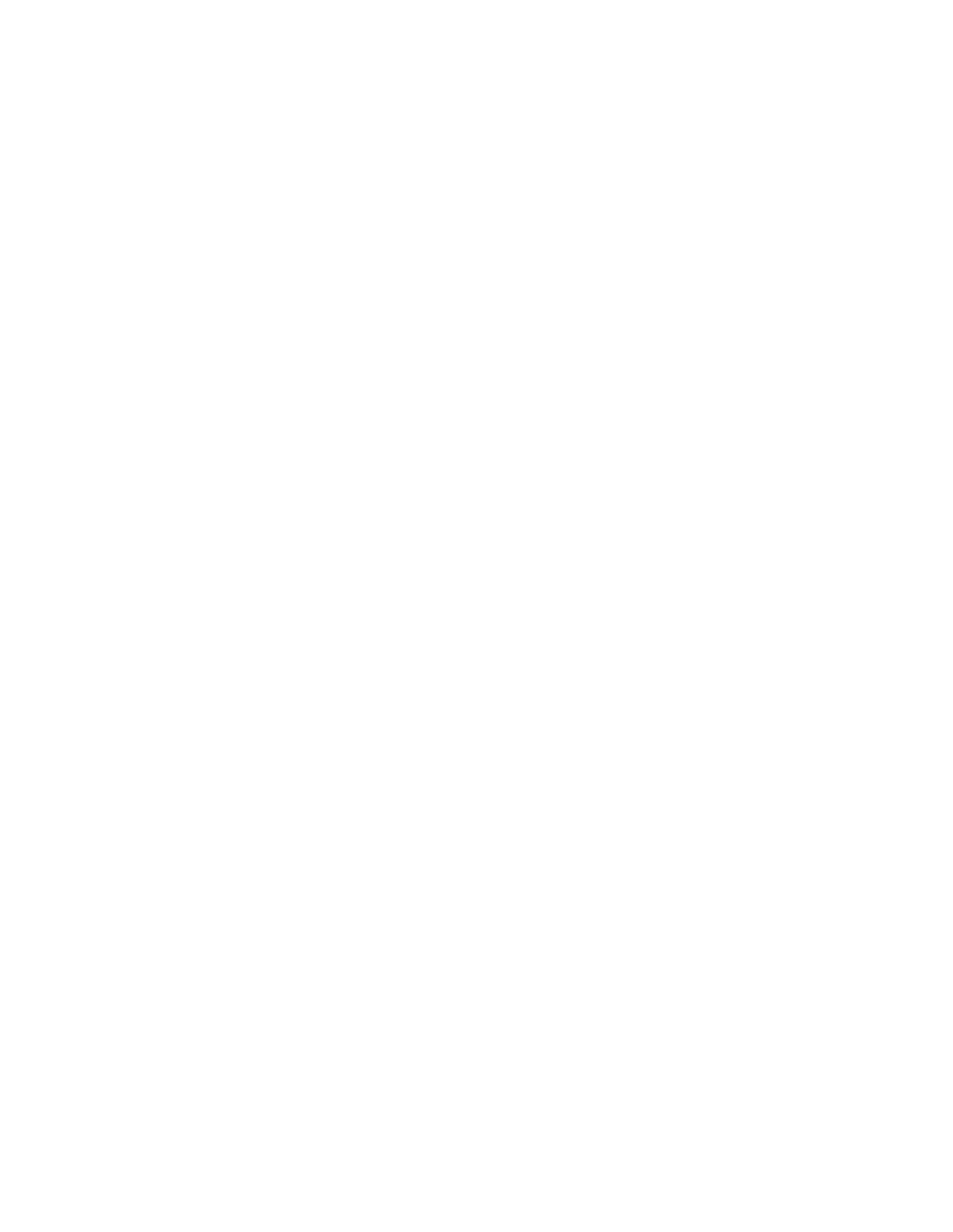# **Future Problem Solving Program International (FPSPI) Scenario Writing Overview**



### **What is Scenario Writing?**

Scenario Writing is an individual competition in which students develop short stories related to one of five FPS topics for the year. The story (1500 words or less) is set at least 20 years in the future and is an imagined, but logical, outcome of actions or events taking place in the world. A winning scenario example is found on FPSPI's website http://www.fpspi.org/scenario-writing/.

### **Why Scenario Writing?**

To prepare students for the challenges of the  $21<sup>st</sup>$  century, Future Problem Solving Program International teaches students to think critically, creatively, and futuristically. The Scenario Writing

component of FPSPI strives to help students enlarge, enrich, and make more accurate their images of the future, while honing their creative writing skills. Scenario Writing personalizes the ever-growing perspective a student has on the future. In addition, participation provides opportunities for students to meet and exceed educational standards as they refine their writing skills. A rubric-based authentic evaluation is provided, giving students tools for continuous growth.

### **Who can participate in Scenario Writing?**

Students may participate in Scenario Writing in three divisions as determined according to the grades as identified within the US school system: Junior (grades 4-6), Middle (grades 7-9), and Senior (grades 10-

12). For students who participate in the Global Issues Problem Solving (GIPS) or Scenario Performance components of FPSPI, Scenario Writing can serve as an excellent complement to their work on any of the topics. Scenario Writing can be used as a stand-alone activity by an FPS coach, an English teacher, a parent, or any instructor with students who are interested in creative writing. Students who are enthusiastic about stories of the future may be interested in the Scenario Performance component, which is an oral story telling experience.

# **Scenario Topics**

- Mission to Moon, Mars, and Beyond
- Drones
- Food Loss and Waste
- Coping with Stress

## **Do students need to know the six-step problem solving process for scenarios?**

The six-step problem solving process is used in both the Global Issues Problem Solving and Community Problem Solving components. Although knowing the process can help students to think about the future and organize a story line, it is not a prerequisite for Scenario Writing. Since scenarios must relate to one of the topics, it is imperative that students do some background reading and research on the topic they select for their story.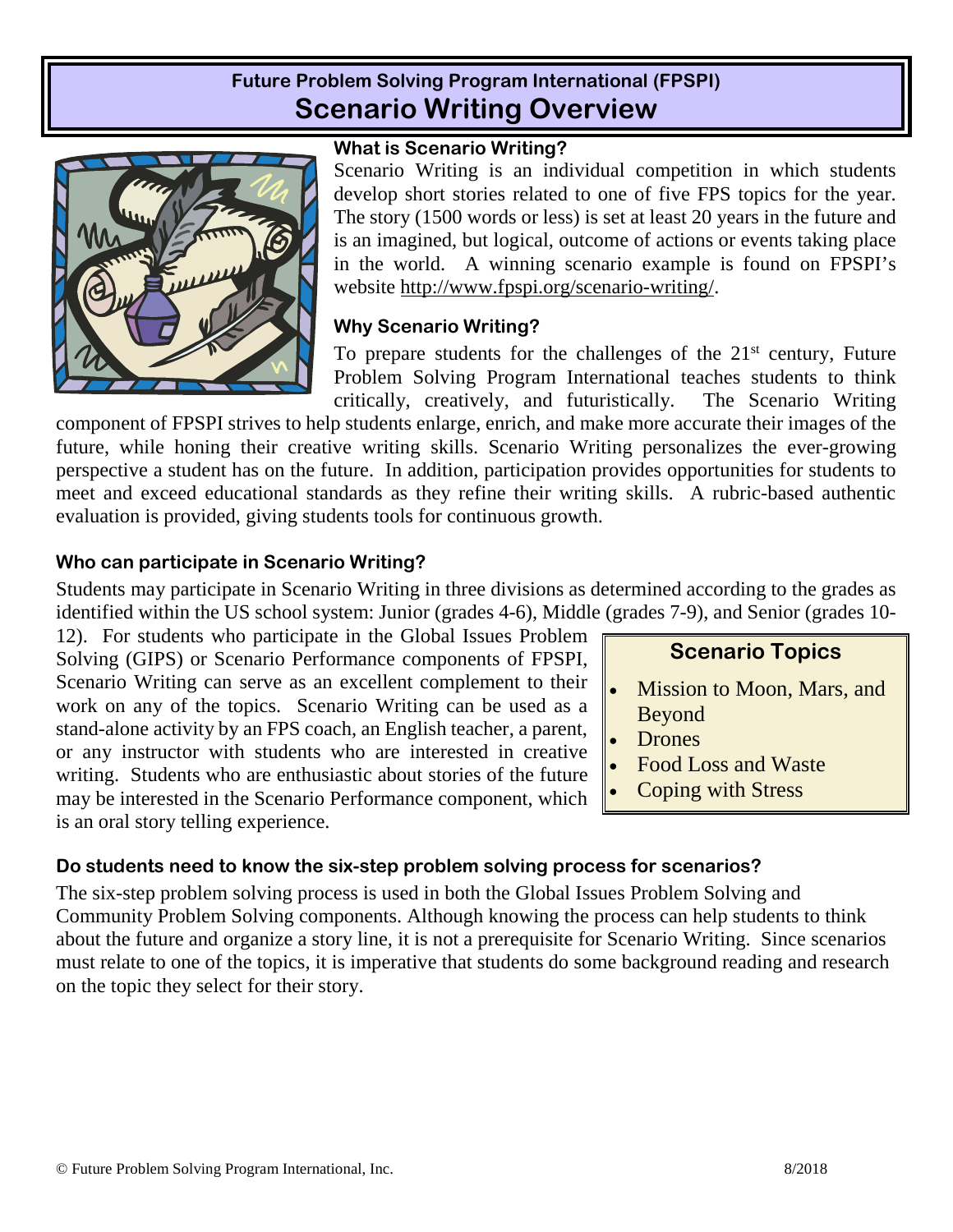**Excerpt from The Taste of the Sky Senior Division 1st Place 2018 International Champion**

"Help!" Mei cries with an over exaggerated voice. "I'm being attacked! Don't let me die!" With a chuckle, I reply to her act with an equally boisterous monologue of my own. "Don't worry folks. If this lady dies, it's not because of me; she dies from her own stupidity! What fool would voluntarily take their masks off?"

"Both of us!" Giggling maniacally, we quickly click our masks back on and take a deep breath. As our laughter fades, we stare up at the artificial blue sky around us. The sun is dotted with wisps of white cotton. The virtual world around us is simply the paint that covers the crude canvas of reality.

It has been a few years since our country of China has distributed these masks. When the Renewable Energy Boom of the early 2010s hit, people rejoiced at the seemingly magic solution for Earth's survival.

Even though the PureMask mostly succeeded in covering up the ugly realities of the anthropogenic effect on the environment, it could not cover up the socioeconomic stratifications that continued to plague human history. In 2040, human society remained the same. Access to a chance of greater survival in Beijing, China was determined by one's wealth and ability to afford such cures.

There was a reason that thousands of daily premature deaths and three millions annual deaths happened. While the upper class strived with masks with intricate filtration systems, lower class citizens were stuck with their sad reality of older models that did not have as many means to properly clean out harmful toxins, such as PM2.5s, in the air they breathed. For many, the long-term exposure to such particulates lead to adverse health effects: ischaemic heart disease, stroke, chronic obstructive pulmonary disease (COPD), death.

When she is gone, I lift off my mask. A small laugh escapes me. "You won today, Mei." I walk back home, the acrid taste of the sky lingering on my tongue.

## **How can I get started with my students?**

The best way for you and your students to become acquainted with scenarios is to read published scenarios. See "Scenario Writing Essential Publications" for support materials available for purchase from FPSPI at www.fpspimart.org.

### **How much help should a coach give?**

The student's writing must be original. As a coach, you may provide direct instruction on creative writing, read the student's work, ask questions that occur to you as a reader, and make general suggestions for improvement. Authors may receive assistance to correct spelling, grammar, and punctuation errors. Peer revision is a beneficial process.

### **How are scenarios evaluated?**

Scenarios are read and scored by experienced evaluators who consider the following elements: creative thinking, futuristic thinking, idea development, style/voice, character development, mechanics/structure, and topic related research. Authentic evaluation and feedback is provided. See "Evaluation Guidelines for International Scenario Writing Competition" for more information.

## **How does one register for Scenario Writing?**

Each Affiliate Program of FPSPI determines its own processes and fees for registration and entries. Mentoring where the Scenario Writing component is not offered is done through FPSPI. www.fpspi.org/fps-mentoring

## **When are scenario entries due?**

Affiliates may use a "yearlong" option with two submissions or a "competitive" option with a single submission. With the yearlong option, the first submission is noncompetitive and provides written feedback to guide improvement of the story. Check with your Affiliate Director for options and due dates.

### **Is there another level of competition?**

Winning stories in  $1<sup>st</sup>$  through  $3<sup>rd</sup>$  place of each division at the Affiliate level may be entered into the International Scenario Writing Competition. All first-place Affiliate winners and all International winners  $1<sup>st</sup> - 5<sup>th</sup>$  are eligible to compete in the Scenario Writing Team Competition at the International Conference in June.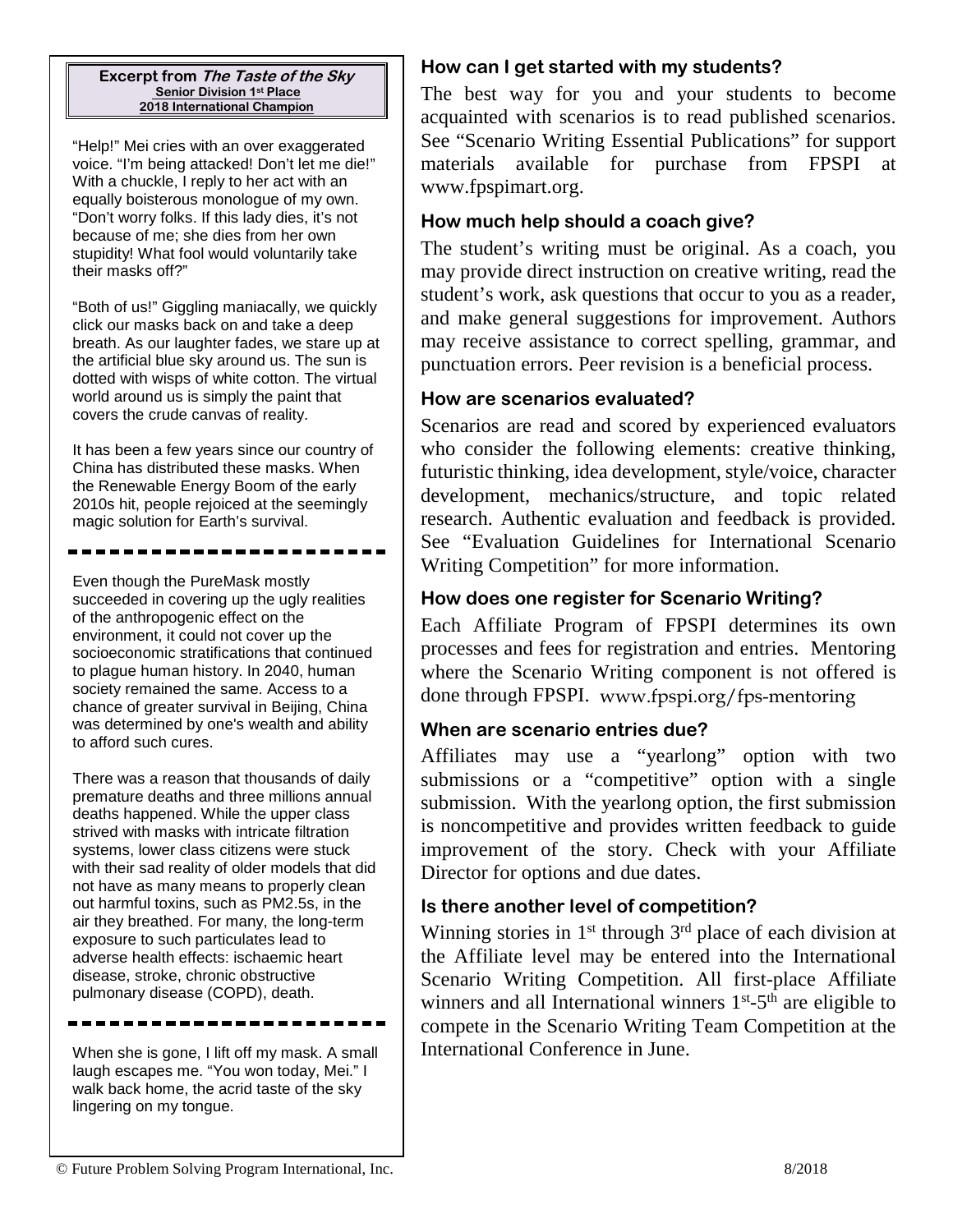# **Scenario Writing Essential Offerings**

Available at www.fpspimart.org



The champion scenario writing teams for each division from IC

Evaluator scores and comments

# \$30 electronic / \$35 printed book

# Scenario Handbook

# NEW FOR 2018-19

International Scenario **Writing Champions** 

睽



Designed to help teachers effectively guide students in Scenario Writing and Scenario Performance. This handbook was re-written in 2018 to include new activities and information.

Explanations of scenario development Classroom activities Award-winning student work

# \$40 electronic / \$45 printed book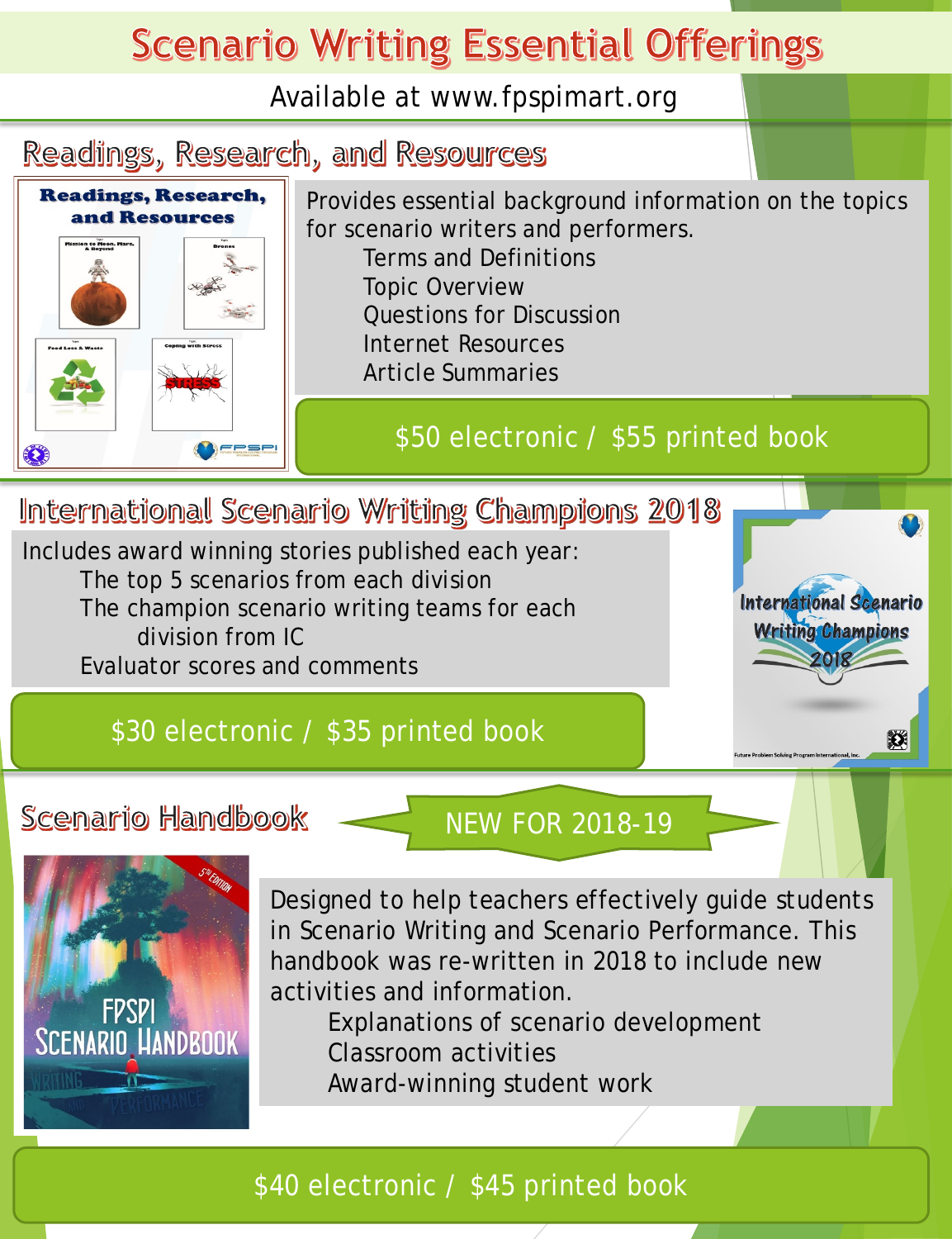# **Scenario Writing Essential Offerings**

Available at www.fpspimart.org

# 2018 International Conference **Champion Scenarios**

NEW FOR 2018-19

These publications include the 2018 International Scenario Writing Team Champion booklet, their score sheets and evaluator feedback, the 2018 International Scenario Performance Champion score sheets and evaluator feedback, as well as link to watch the champion performance.

They are available by division!



\$10 per division – electronic only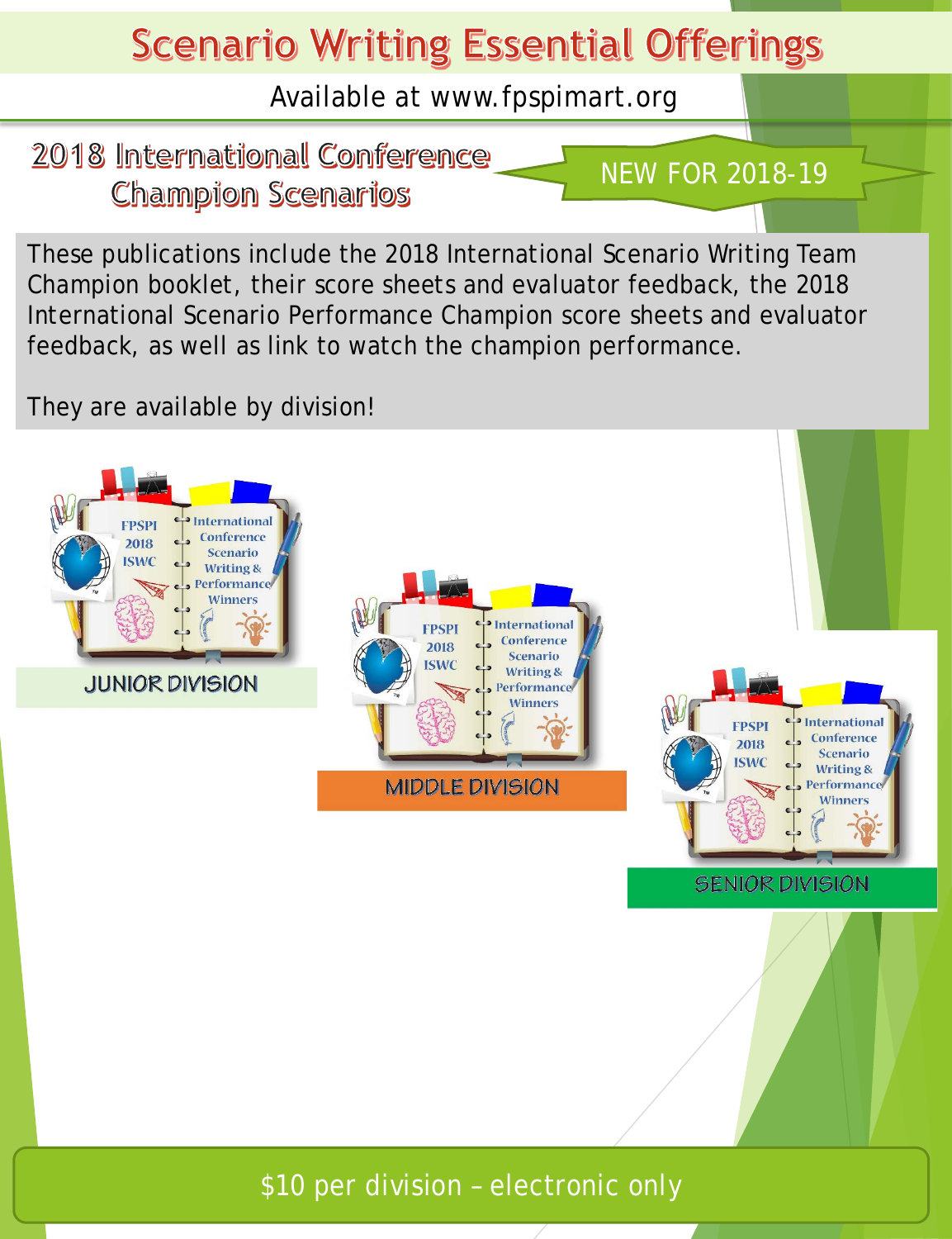# **International Scenario Writing Rules 2018-19**

**(Designed for distribution to students who are preparing scenarios for competition)**

# **SCENARIO CONTENT**

| At least 20 years in<br>the future    | A scenario is a story that might take place as a logical outgrowth of actions or events<br>that took place earlier. It is a prediction of the future and must be written as though the<br>future were the present. Futuristic concepts and trends are incorporated into the<br>scenario, but a specific date is not required.                                                                                                            |  |  |  |
|---------------------------------------|------------------------------------------------------------------------------------------------------------------------------------------------------------------------------------------------------------------------------------------------------------------------------------------------------------------------------------------------------------------------------------------------------------------------------------------|--|--|--|
| Related to one of<br>the FPSPI topics | The scenario must have a recognizable relationship to one of the annual topics.<br>Descriptors for the topics are provided on the FPSPI website (fpspi.org). Summaries<br>and resources are found in the publication Readings, Research, and Resources which<br>may be purchased at fpspimart.org.<br>Mission to Moon, Mars, and Beyond<br><b>Drones</b><br>Food Loss and Waste<br>Coping with Stress<br><b>Criminal Justice Systems</b> |  |  |  |

# **SCENARIO DETAILS**

| Max of 1500 words             | Words exceeding the limit of 1500 will be removed from the end of the scenario by<br>the International Office and not provided to evaluators.                                                                                                            |  |  |  |  |
|-------------------------------|----------------------------------------------------------------------------------------------------------------------------------------------------------------------------------------------------------------------------------------------------------|--|--|--|--|
| Title on first page           | The title must appear at the top of the first page of scenario (header). If no title<br>appears, the International Office will not add that from the cover sheet. Titles assist<br>evaluators and including them is very important and appreciated.      |  |  |  |  |
| 12 point font                 | The font must be 12 pt. and readable (no script); font should be a common font<br>(ex. Arial, Calibri, Times New Roman, etc.). If the scenario is submitted at a smaller<br>font, evaluation may be difficult. Please use 12 font to ensure readability. |  |  |  |  |
| Single author                 | Scenarios must have a single author.                                                                                                                                                                                                                     |  |  |  |  |
| <b>Revisions/Edits</b>        | Scenarios submitted to ISWC must contain identical content to the scenario submitted<br>to Affiliate competition.                                                                                                                                        |  |  |  |  |
| No identifying<br>information | No author's name, school, or Affiliate Program may appear in the scenario document.                                                                                                                                                                      |  |  |  |  |

# **LANGUAGE**

| Submitted in                   | All scenarios must be submitted in English for evaluation. (If a story has originally                                                                                                                                                                                                                                                                                           |  |  |  |  |
|--------------------------------|---------------------------------------------------------------------------------------------------------------------------------------------------------------------------------------------------------------------------------------------------------------------------------------------------------------------------------------------------------------------------------|--|--|--|--|
| English                        | been written in a language other than English, it must be translated into English for                                                                                                                                                                                                                                                                                           |  |  |  |  |
|                                | submission.)                                                                                                                                                                                                                                                                                                                                                                    |  |  |  |  |
| Word count for<br>translations | If a story has originally been written in a language other than English, the 1500<br>maximum word count may be based on either the original language or the English<br>translation, as determined by the student. (If the word count is based on another<br>language, a copy of the scenario in the original language must be submitted along with<br>the English translation.) |  |  |  |  |

# **SCENARIO SUBMISSION**

| <b>Submission of</b>                                         | Scenario must be provided in both Word and PDF format with 2019 Official                       |
|--------------------------------------------------------------|------------------------------------------------------------------------------------------------|
| documents                                                    | International Scenario Writing Cover Sheet.                                                    |
| <b>Publication Release</b><br>& Statement of<br>Authenticity | Each scenario writing submission must include a completed copy of this official<br>FPSPI form. |

### **Scenarios may be disqualified if any of these conditions are not met.**

© Future Problem Solving Program International, Inc. 8/2018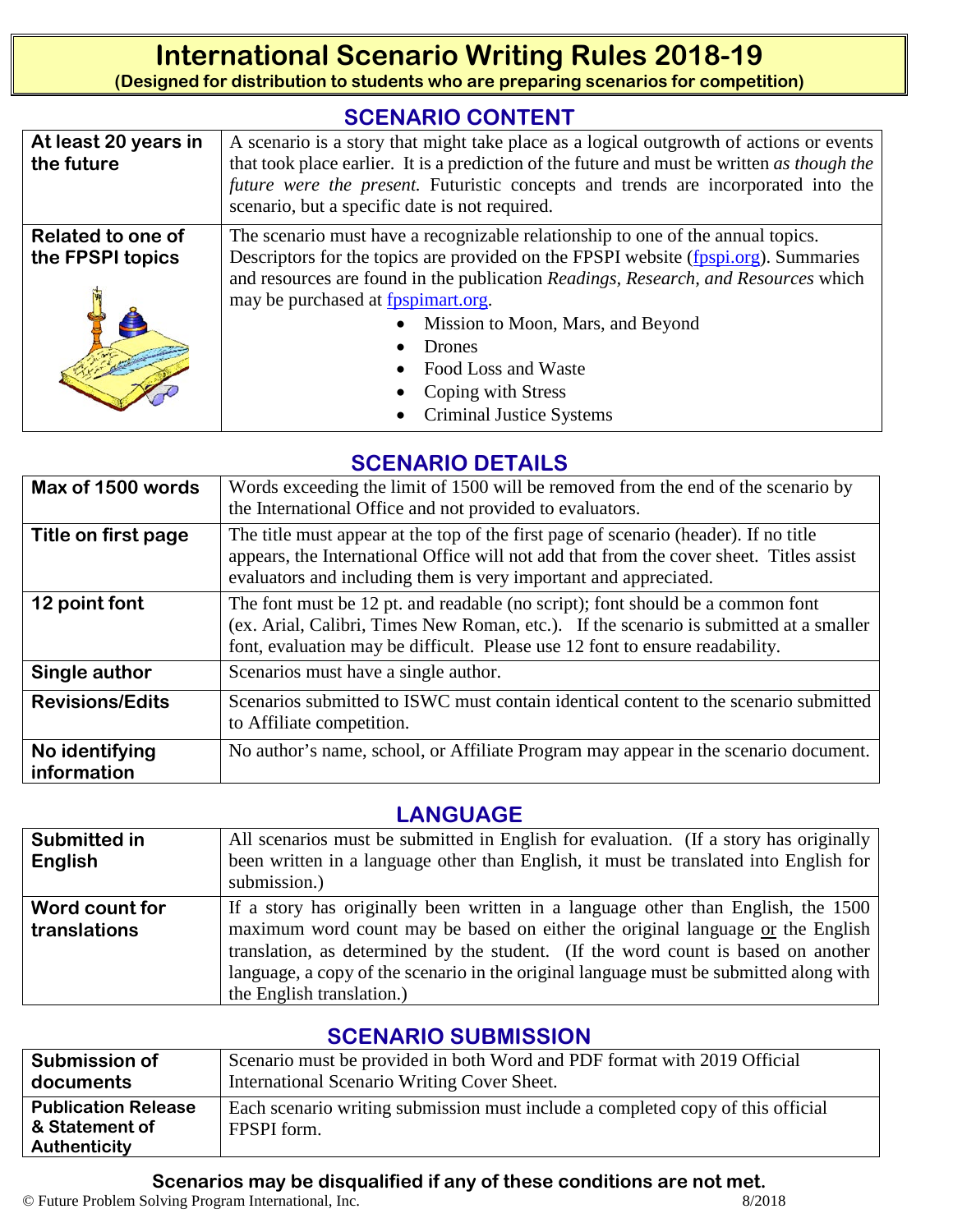Evaluator ID: Round: Research School School School School School Division: Network School Division: Network School Division: Network School Division: Network School Division: Network School Division: Network School Divisio

# **FPSPI Scenario Score Sheet**

#### Title:

|                            | <b>BEGINNING</b>                                                                                                                                                                                                                       | <b>DEVELOPING</b>                                                                                                                                                                                                                                | <b>PROFICIENT</b>                                                                                                                                                                                                                                                                                                  | <b>STRONG</b>                                                                                                                                                                                                                                              | <b>EXEMPLARY</b>                                                                                                                                                                                                                                                                                                                                             |
|----------------------------|----------------------------------------------------------------------------------------------------------------------------------------------------------------------------------------------------------------------------------------|--------------------------------------------------------------------------------------------------------------------------------------------------------------------------------------------------------------------------------------------------|--------------------------------------------------------------------------------------------------------------------------------------------------------------------------------------------------------------------------------------------------------------------------------------------------------------------|------------------------------------------------------------------------------------------------------------------------------------------------------------------------------------------------------------------------------------------------------------|--------------------------------------------------------------------------------------------------------------------------------------------------------------------------------------------------------------------------------------------------------------------------------------------------------------------------------------------------------------|
| <b>Creative Thinking</b>   | Little to no integration of creative<br>thinking<br>Creative ideas disjointed/unfocused<br>Perspectives/outcomes predictable<br>throughout                                                                                             | More traditional ideas rather than<br>inventive<br>Creative ideas do not support plot<br>Predictable storyline                                                                                                                                   | Evidence of creative thinking going<br>beyond the norm at times<br>Relevant novel ideas present but<br>may be unclear or unfocused<br>Mostly predictable storyline with<br>'sparks' of uniqueness                                                                                                                  | Evidence of inventive thinking<br>Original/unusual details noticeable<br>• Unique or unusual ending, setting,<br>conflict                                                                                                                                  | Strong portrayal of innovative/<br>ingenious/novel ideas throughout<br>writing<br>Unusual/imaginative details<br>Unique/powerful experience for the<br>reader                                                                                                                                                                                                |
|                            | $1\quad 2$                                                                                                                                                                                                                             | $3 \quad 4$                                                                                                                                                                                                                                      | $5\quad 6$                                                                                                                                                                                                                                                                                                         | 7 <sup>8</sup>                                                                                                                                                                                                                                             | $9$ 10                                                                                                                                                                                                                                                                                                                                                       |
| <b>Futuristic Thinking</b> | Little or no development of<br>futuristic trends; no projection into<br>the future<br>Inaccuracies evident in regard to<br>futuristic setting                                                                                          | Evidence of more conventional<br>ideas rather than futuristic<br>Little evidence of futuristic trends<br>related to the topic<br>Natural progression into the future<br>not portrayed                                                            | Evidence of futuristic concepts but<br>not sustained throughout<br>Random reference to futuristic<br>trends<br>Futuristic elements not clearly con-<br>nected to storyline                                                                                                                                         | Relevant future trends integrated<br>throughout the writing<br>Specialized terms/language noted<br>• Futuristic ideas connected to topic<br>and storyline                                                                                                  | Understanding of patterns/ trends<br>and how they might evolve<br>Specialized terms/language related<br>to the topic and storyline<br>Strong portrayal of futuristic trends/<br>predictions enhancing the story                                                                                                                                              |
|                            | $1\quad 2$                                                                                                                                                                                                                             | $3 \quad 4$                                                                                                                                                                                                                                      | $5\quad 6$                                                                                                                                                                                                                                                                                                         | 78                                                                                                                                                                                                                                                         | $9-10$                                                                                                                                                                                                                                                                                                                                                       |
| <b>Idea Development</b>    | Ideas minimally developed/lacking<br>details<br>No storyline evident or if present,<br>illogical or unbelievable<br>Main idea unclear or disjointed<br>Reader left confused                                                            | Ideas generally unelaborated or<br>repetitious details<br>Some unrelated/illogical ideas;<br>lacks effective plot development;<br>little relationship to the topic<br>Organization random or disjointed;<br>hints at storyline but not developed | • Most ideas developed and supported<br>by elaborated and relevant details<br>• Understanding of plot development<br>evident but narrow focus on topic<br>Order easily followed, but transi-<br>tions weak/formulaic<br>Logical organization; some lapses or<br>lack of coherence                                  | In-depth ideas supported by elabo-<br>rated details<br>Related connections/reflections evi-<br>dent along with insight into topic<br>Strong transitions; logical and co-<br>herent organization                                                            | Complex ideas supported by rich,<br>engaging, pertinent details<br>Strong evidence of analysis,<br>reflection, insight exploring different<br>aspects of the topic<br>Sophistication in organizational<br>strategies<br>Reader's attention captured                                                                                                          |
|                            | $1 \quad 2 \quad 3$                                                                                                                                                                                                                    | $4\quad 5\quad 6$                                                                                                                                                                                                                                | 7 8 9                                                                                                                                                                                                                                                                                                              | $10$ 11 12                                                                                                                                                                                                                                                 | 13 14 15                                                                                                                                                                                                                                                                                                                                                     |
| <b>Style/Voice</b>         | No sense of who is telling the story<br>• Little evidence of literary techniques<br>or descriptions to liven story<br>Sentences monotonous/repetitive<br>Inappropriate or incorrect word<br>choice<br>Voice not suited to the audience | Distant voice; too formulaic/infor-<br>mal or a list of facts<br>Some elements of personal style, but<br>not fully developed<br>Some sentence variety, but not<br>consistent<br>Voice inappropriate for audience or<br>purpose at times          | Acceptable voice but not strong or<br>individual<br>Evidence of 'elements of style' that<br>give writing life/spirit<br>Effort made to vary sentences, but<br>not sustained<br>Appropriate word choice<br>Evidence of established voice, but<br>not sustained throughout; difficult<br>for reader to stay involved | Suitable voice consistent throughout<br>writing<br>Clear, personal touch; unique<br>elements of style<br>Sentences vary in both structure and<br>length<br>• Appropriately advanced vocabulary<br>Writer's passion obvious; reader<br>drawn into storyline | Clear, distinctive personal touch;<br>use of literary techniques throughout<br>writing makes text lively/engaging<br>Unique stylistic nuances and<br>elements<br>Well crafted, varied sentence<br>structure<br>Skillful use of vocabulary allowing<br>reader to become emotionally<br>involved<br>Reader motivated to reflect on<br>purpose and consequences |
|                            | $1 \quad 2 \quad 3$                                                                                                                                                                                                                    | $4\quad 5\quad 6$                                                                                                                                                                                                                                | 7 8 9                                                                                                                                                                                                                                                                                                              | $10 \quad 11 \quad 12$                                                                                                                                                                                                                                     | 13 14 15                                                                                                                                                                                                                                                                                                                                                     |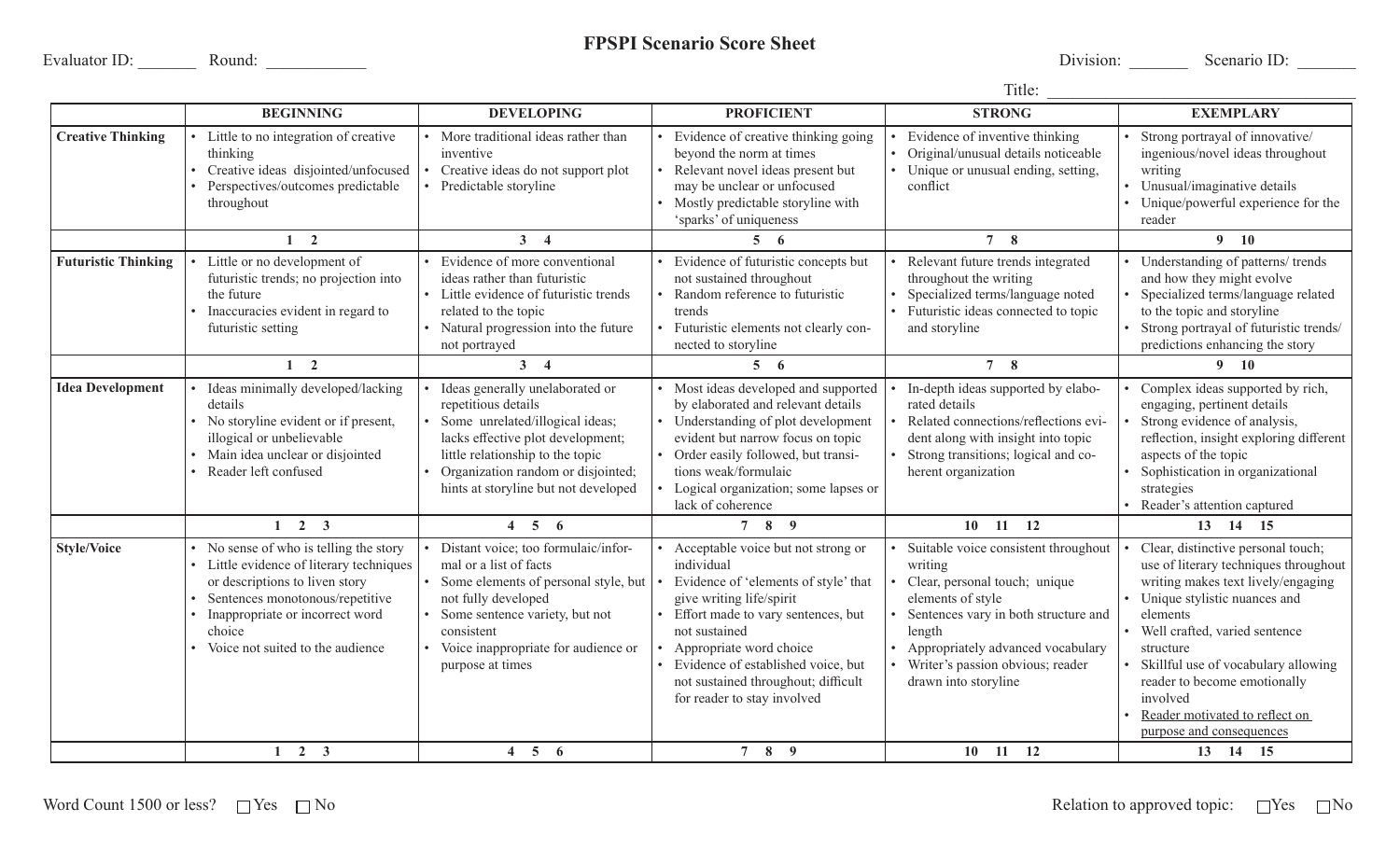|                                  | <b>BEGINNING</b>                                                                                                                                        | <b>DEVELOPING</b>                                                                                                                                                                       | <b>PROFICIENT</b>                                                                                                                                                                                          | <b>STRONG</b>                                                                                                                                                                                                                                    | <b>EXEMPLARY</b>                                                                                                                                                                                                                                                                                     |
|----------------------------------|---------------------------------------------------------------------------------------------------------------------------------------------------------|-----------------------------------------------------------------------------------------------------------------------------------------------------------------------------------------|------------------------------------------------------------------------------------------------------------------------------------------------------------------------------------------------------------|--------------------------------------------------------------------------------------------------------------------------------------------------------------------------------------------------------------------------------------------------|------------------------------------------------------------------------------------------------------------------------------------------------------------------------------------------------------------------------------------------------------------------------------------------------------|
| Character<br>Development         | No recognizable character(s)<br>More or less a report or essay                                                                                          | Identifiable character(s), but further<br>development needed<br>Difficult to make connection to<br>character(s); character(s) stilted with<br>no real purpose                           | A sense of character development<br>including thoughts and feelings<br>throughout the scenario<br>Some connection to character(s)<br>possible; inconsistent personalities<br>often with irrelevant details | Strong sense of authentic char-<br>$acter(s);$ many dimensions of a<br>personality evident, purposeful, and<br>understandable<br>Insight, perspective, or empathy<br>with character(s) possible<br>Sense of involvement with the<br>character(s) | Authentic character(s) with dynamic<br>nature enhancing the overall impact<br>and effectiveness of the writing<br>Character(s) evoke emotional<br>response<br>Writer provides insight, perspective,<br>and empathy with character(s)<br>Sense of involvement with the char-<br>$acter(s)$ throughout |
|                                  |                                                                                                                                                         |                                                                                                                                                                                         |                                                                                                                                                                                                            |                                                                                                                                                                                                                                                  |                                                                                                                                                                                                                                                                                                      |
| <b>Mechanics</b>                 | Many errors of grammar and punc-<br>tuation<br>Errors invasive and distracting<br>More in draft form instead of edited<br>and revised                   | Grammar, punctuation, and/or<br>spelling interfere with flow of story<br>Mechanical errors frequently<br>interfere with understanding and/or<br>enjoyment of story<br>Editing necessary | Average number/type of errors for<br>age group<br>• Lack of attention to mechanics<br>makes story more difficult to follow<br>or affects meaning<br>Some editing necessary                                 | Few errors in grammar and<br>punctuation relative to length and<br>complexity of the writing<br>Good use of age-appropriate<br>conventions<br>Editing evident                                                                                    | • Clear control of grammar and<br>punctuation<br>Creative use of conventions<br>to enhance meaning; license<br>intentionally taken with some<br>conventions to make a point;<br>dialogue/dialect/slang, etc.<br>Carefully edited                                                                     |
|                                  |                                                                                                                                                         |                                                                                                                                                                                         |                                                                                                                                                                                                            |                                                                                                                                                                                                                                                  |                                                                                                                                                                                                                                                                                                      |
| <b>Topic Related</b><br>Research | Little to no knowledge of topic<br>demonstrated; many inaccurate<br>terms or facts used<br>Lack of appropriate topic knowledge<br>makes story confusing | Minimal knowledge of topic; few<br>relevant terms present; made-up or<br>imagined facts<br>Topic information used not relevant<br>to story                                              | Knowledge of topic obvious but<br>inconsistent; terms or facts forced<br>Some uninteresting or inaccurate<br>facts with little connection to story<br>line                                                 | Clear understanding of the topic<br>connecting smoothly with storyline<br>Story enhanced by knowledge of the<br>topic and topic terminology                                                                                                      | Knowledge of topic artfully blended<br>with storyline<br>Knowledge of topic as well as an<br>understanding of topic's futuristic<br>trends                                                                                                                                                           |
|                                  |                                                                                                                                                         |                                                                                                                                                                                         |                                                                                                                                                                                                            |                                                                                                                                                                                                                                                  |                                                                                                                                                                                                                                                                                                      |

**Comments:** 

Totals: Creative Thinking Character Development Total Score: Futuristic Thinking Mechanics Mechanics Rank: Idea Development Research Style/Voice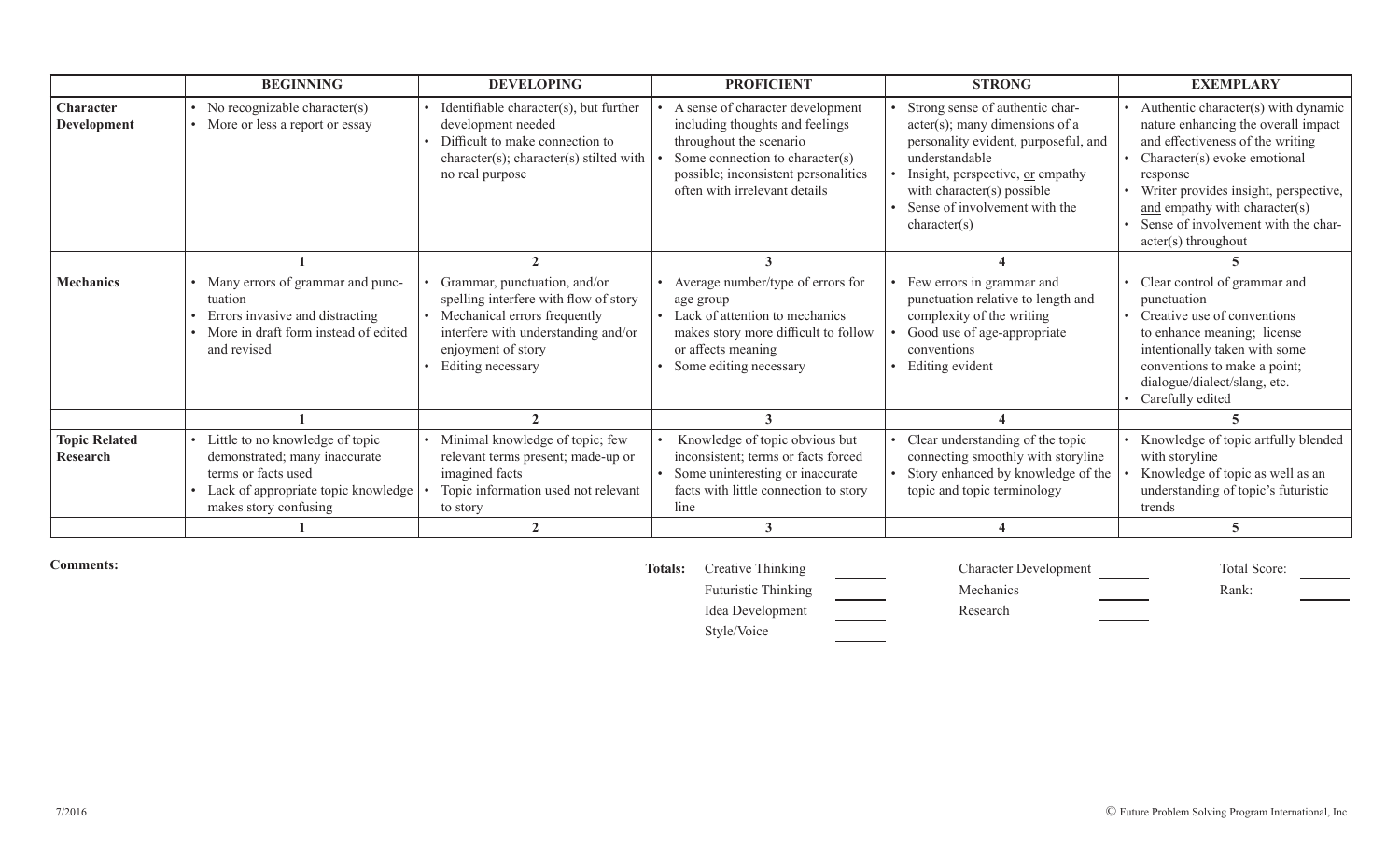#### **PRACTICE PROBLEM 1: MISSION TO THE MOON, MARS, AND BEYOND**

A spacecraft in orbit? A biosphere on extraterrestrial ground? Private and governmental organizations are already planning missions to set up research stations or even colonies on the Moon and Mars. Many see opportunities to learn more about our solar system, leading to a better understanding of Earth and ourselves; others question whether such missions are even feasible. One private agency is already seeking volunteers for a Mars mission. Space ventures provide an impetus for advancing knowledge and technologies with applications in space, as well as on Earth. Entrepreneurial and scientific opportunities abound to explore, to mine, and to engineer under distinct conditions. Pioneers will need to plan for a sustainable long-term stay, which will require vast investments of people, money, and other resources.

What challenges await these missions: funding, survival in the challenging physical and psychological conditions, law, government and politics? Will they ever return to Earth or will colonies expand and eventually become new civilizations? Will the missions bring humans together toward a common goal or create a global race to establish competing bases? Is this the next giant leap for humankind?

### **PRACTICE PROBLEM 2: DRONES**

Drones are among the most hyped products for aviation enthusiasts in recent years. Although originally developed for military use, drones or Unmanned Aerial Vehicles (UAVs) can be cool gadgets used for recreation. They can also be powerful tools for commerce, scientific research, agriculture, entertainment, photography, transportation, disaster relief, search and rescue, surveillance, and policing. UAVs can carry payloads and can be controlled remotely by a human operator or by an onboard computer. Basic drone models can be operated with little skill or training. Regulations on the use of UAVs are already in place in nations around the world, but technological advancements and expanded applications may outpace their regulation. While UAV use is growing exponentially, concerns are also escalating. Privacy intrusion, airspace violation, criminal use, surreptitious military operations, accidental crashes, terrorist threats, and other issues have raised alarms.

What does the future hold for UAV technological advancements and accessory enhancements? Will access to UAVs be equitable? How will the pending prevalence of drones in our daily lives affect society overall, especially in areas of personal rights and safety?